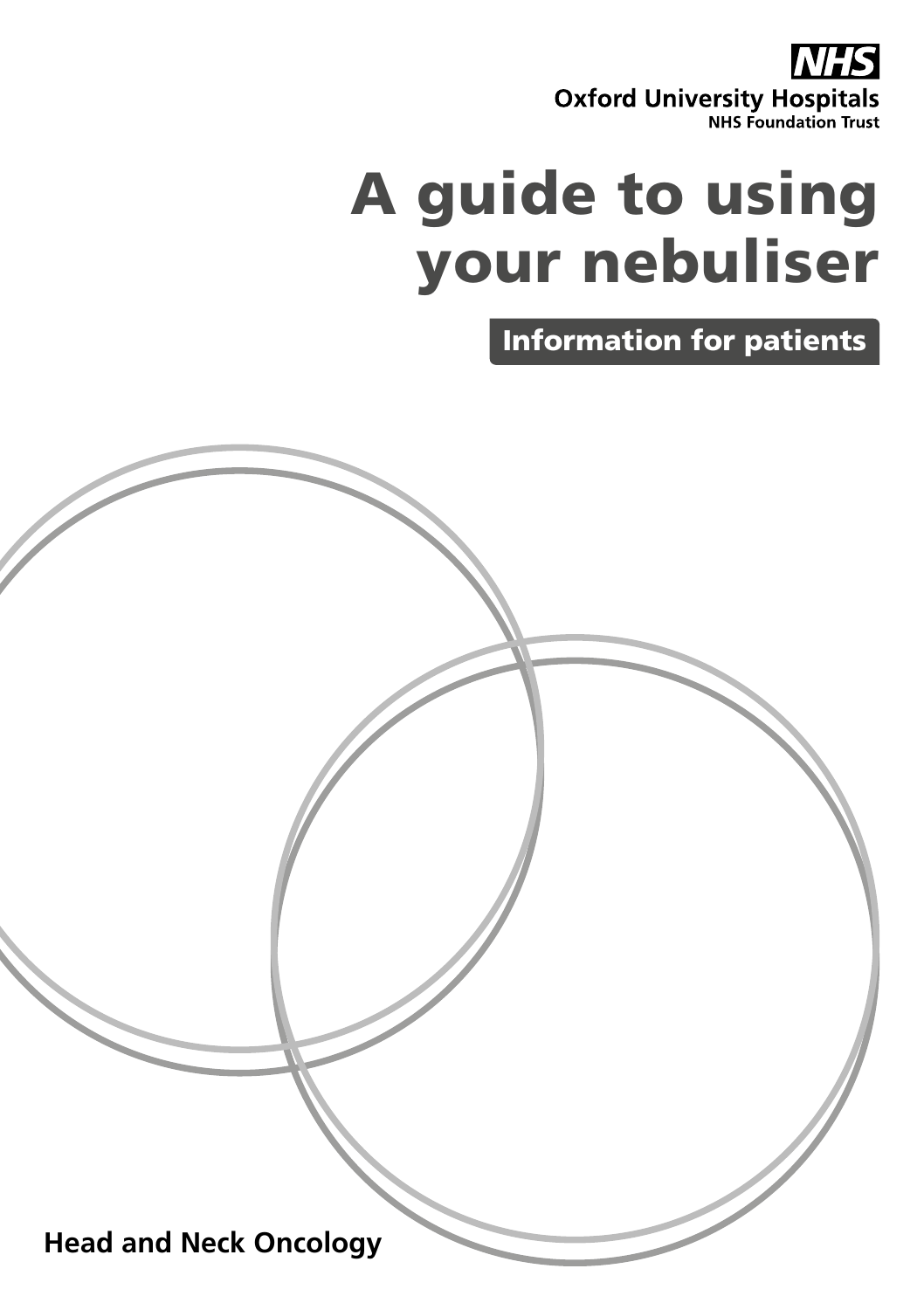### What is a nebuliser?

A nebuliser is a device that turns a saline solution (a mixture of water and salt) into a mist, which can then be breathed in through a facemask or mouthpiece. People with head and neck cancer may find that using a nebuliser helps to relieve some of the side effects of radiotherapy or surgery.

# Nebuliser parts

#### The nebuliser comes in four parts:

- An air compressor, which pumps a stream of air to create a fine mist. This is the nebuliser machine.
- A small plastic container, which holds the liquid to be turned into a mist. This is the nebuliser chamber.
- A length of air tubing, which directs the stream of air from the nebuliser machine to the nebuliser chamber.
- A facemask, from which the mist can be inhaled. Sometimes a mouthpiece is used instead of a facemask.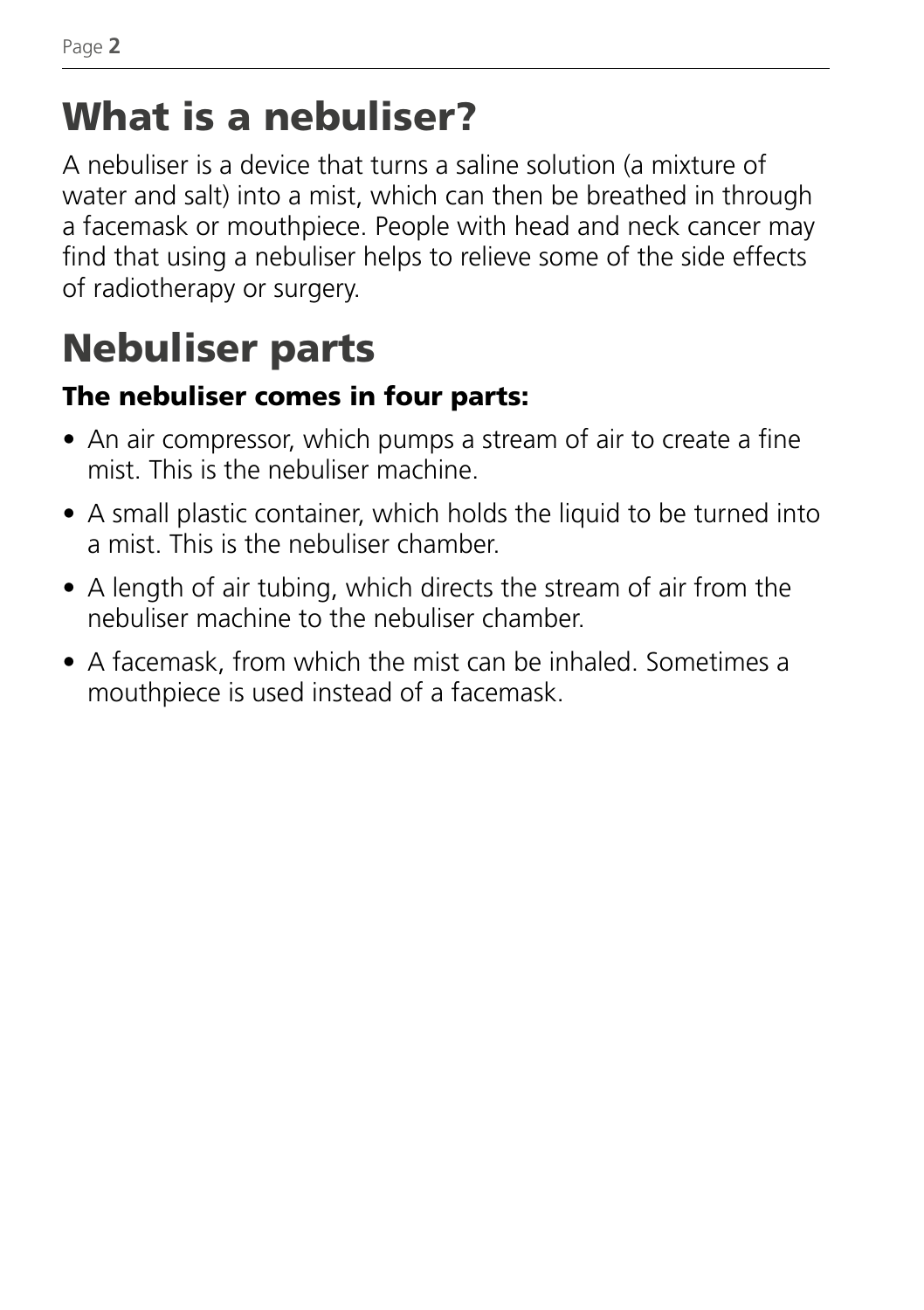

#### Nebuliser machine



Air tubing

Nebuliser chamber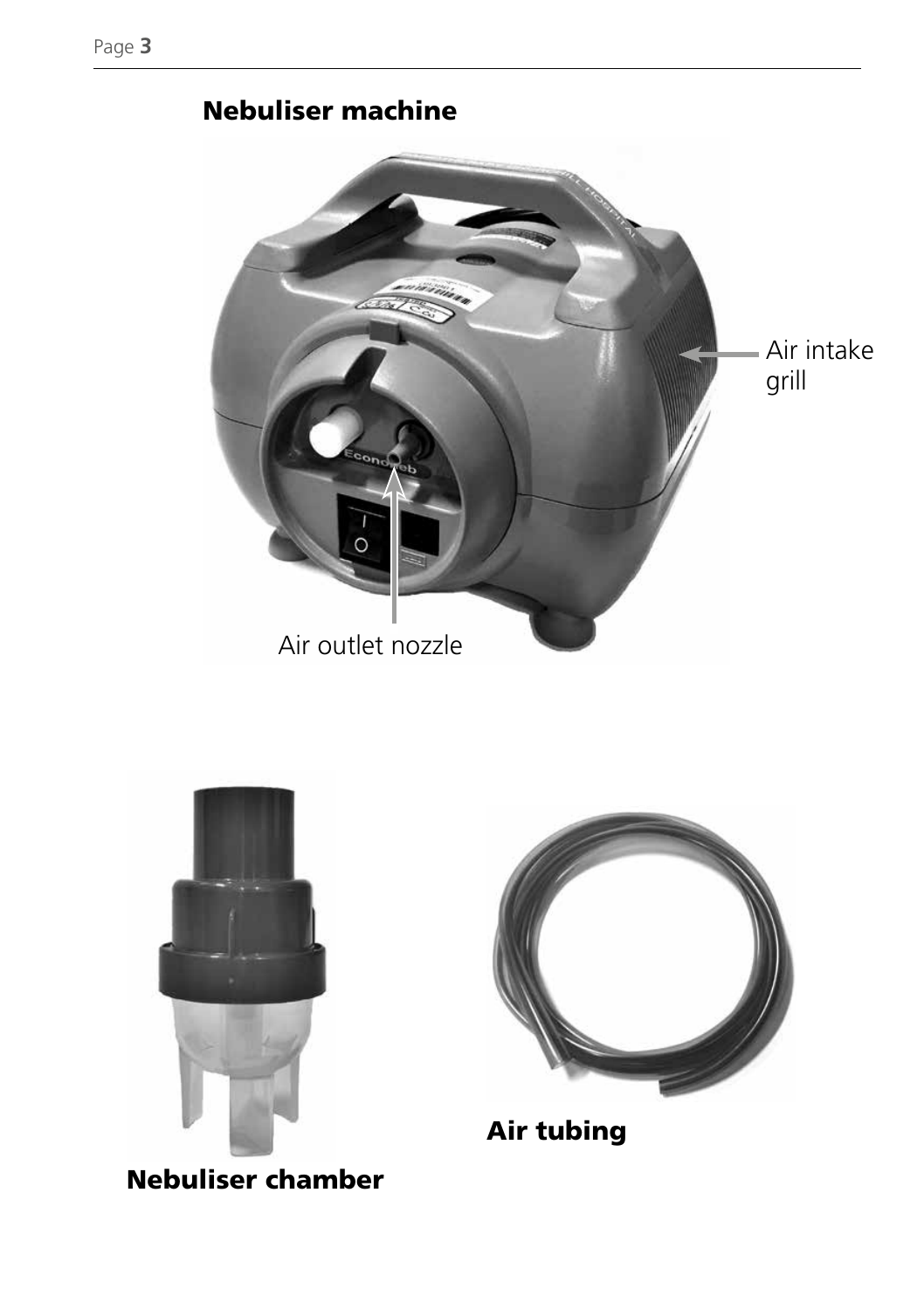### How to use the nebuliser

Place the nebuliser machine on a table near to where you will be using it and plug it into the mains electricity.

Connect the air tubing between the air outlet on the nebuliser machine and the nozzle on the underside of the nebuliser chamber. Sometimes the flow of air can cause the tubing to become disconnected. If this happens, you can trim the tubing with scissors to make it fit more securely.

Turn the air supply from the nebuliser machine off, then unscrew the top of the nebuliser chamber. Pour between 5ml and 10ml of the saline solution into the cup of the nebuliser chamber. Do not overfill the cup, as the air flow through the solution may then not be strong enough to create a mist. Only use the saline solution that you have been prescribed. We will give you a supply of this to take home.

Connect either the facemask or the mouthpiece to the nebuliser chamber. These attach directly to the top of the nebuliser chamber.

Switch on the nebuliser machine – the saline solution should then begin to mist. The nebuliser chamber should be held upright, so that the air can flow through the saline solution. It will not work properly if it is held horizontally or at too much of an angle.

Breathe through your mouth to inhale the mist. Breathe in a normal and relaxed way; it is not necessary to breathe quickly or inhale deeply. Use the nebuliser for as long as needed or until it has stopped misting, then switch it off.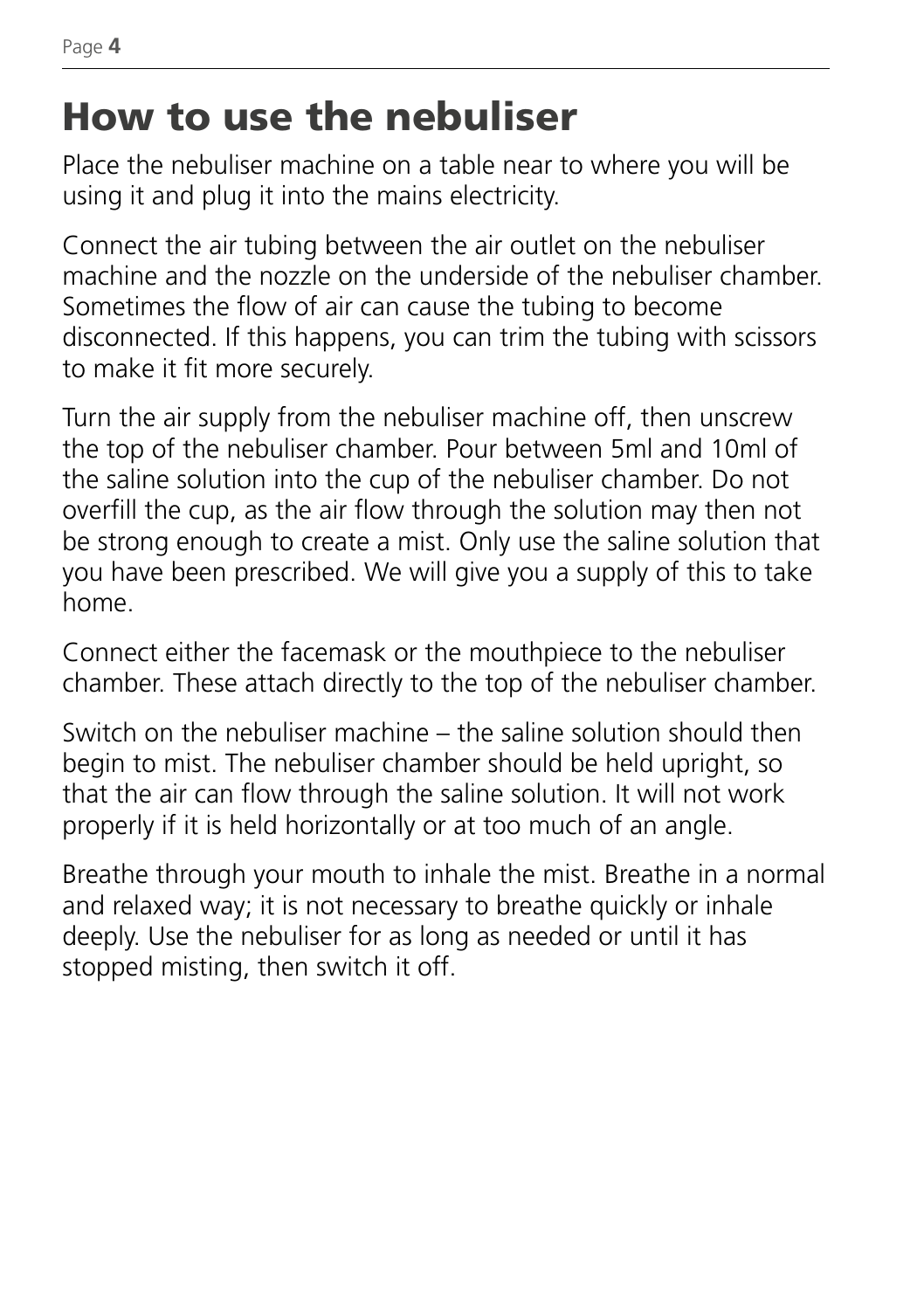### How to clean the nebuliser

Before starting any cleaning the nebuliser machine should be unplugged from the electricity supply. The nebuliser machine can be wiped with a dry cloth to remove any dust.

Clean the nebuliser chamber and the facemask (or mouthpiece) daily. Wash them in warm, soapy water and then rinse thoroughly in clean water. After cleaning, allow them to air dry. Do not use any kind of towel or tissue for drying, as there is a chance that lint fibres left behind could be inhaled.

To clean the nebuliser chamber you will need to take apart the top, medicine cup and baffle (a mushroom shaped piece of plastic that sits inside the cup). Do make sure that you put back the baffle when reassembling the nebuliser.

Replace the facemask and nebuliser chamber weekly; we will give you a supply of these and you can ask us for more when you need them.

There will be a small amount of saline solution left in the nebuliser cup, even after it has stopped misting. You should dispose of this and start with a fresh saline solution each time you use the nebuliser.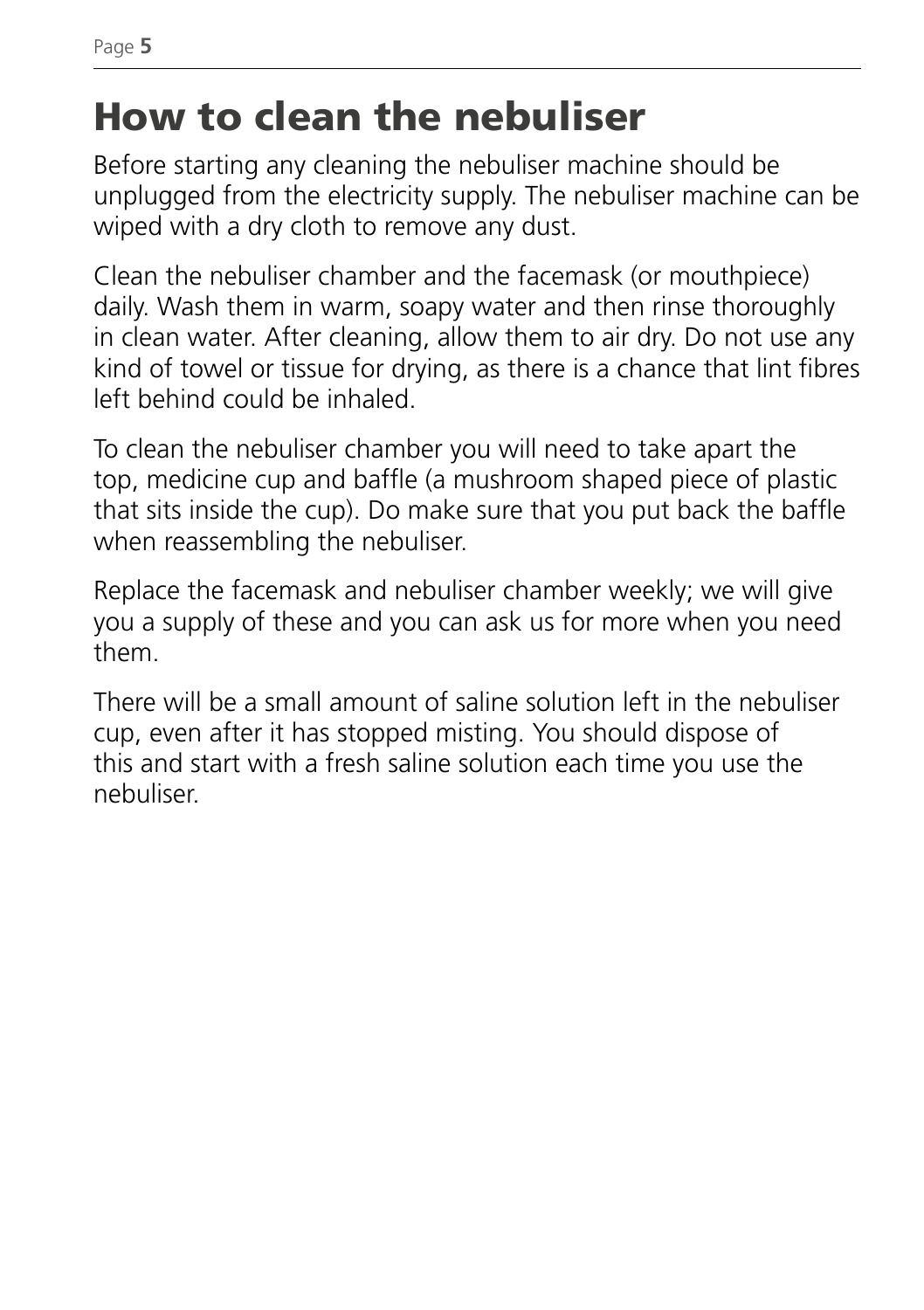# Safety precautions

Always keep the tubing, the nebuliser machine, and all parts relating to it away from children.

Position the nebuliser machine on a clean table surface. Do not place it on carpet, as fibres can be drawn up into the unit when it is being used.

Make sure that the air supply from the nebuliser machine is switched off before removing the top of the nebuliser chamber. If the top is removed with the air flowing, the baffle will be blown out of the chamber by the air flow.

Do not use or store the nebuliser in a room that is very dusty or smoky.

The air intake grills on the nebuliser machine should not be obstructed or covered. Do not try to adapt or modify the nebuliser in any way.

As with all electrical equipment, the nebuliser machine must not come into contact with water or any other liquid whilst connected to the mains electricity.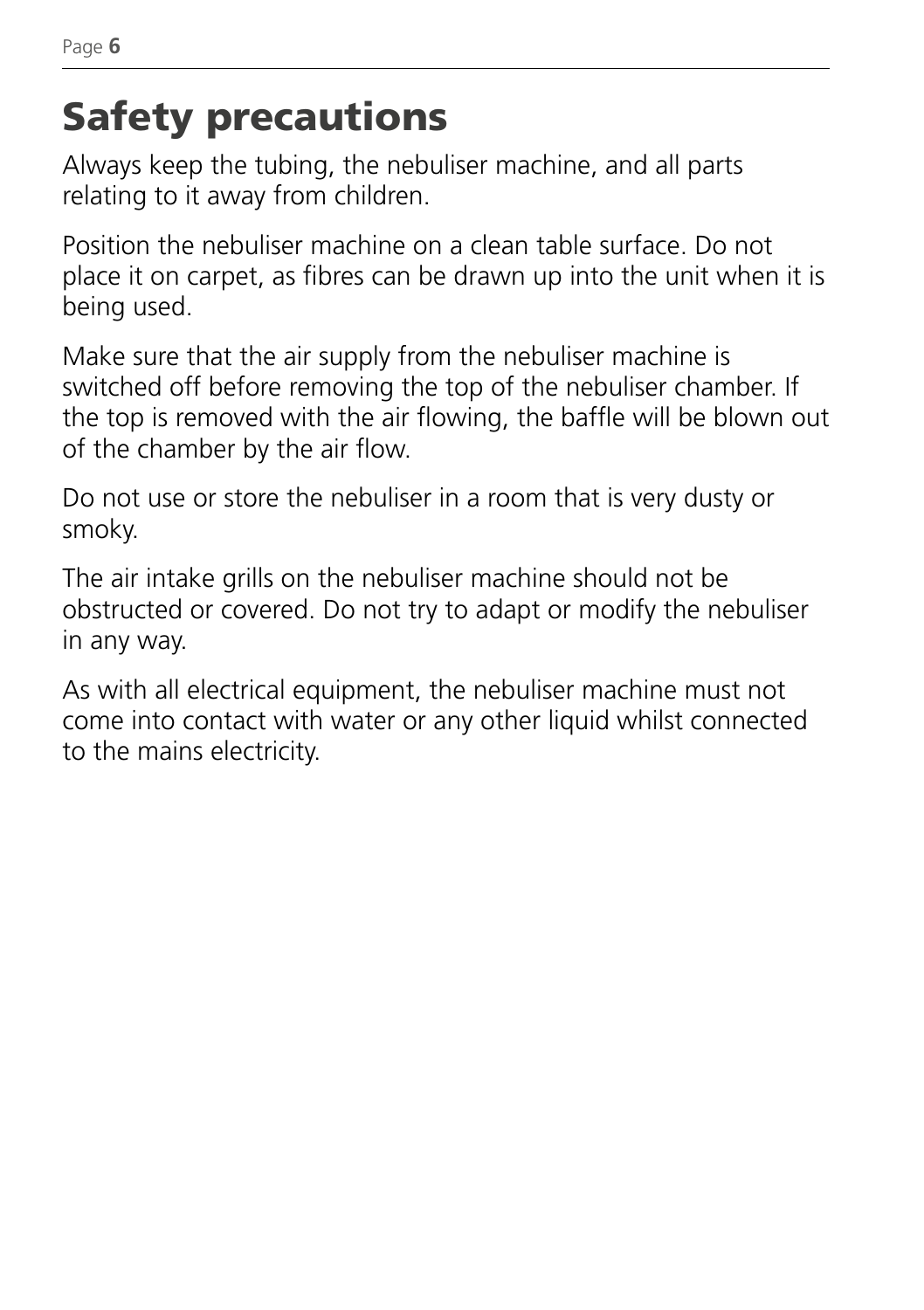## Returning your nebuliser

We rely on the nebuliser machines being returned once they are no longer needed, so that we can continue to be able to loan them out to other people.

When your symptoms have improved and you no longer need your nebuliser, please return it to the Churchill Hospital, Oxford, OX3 7LE. You can bring it back to the Radiotherapy Department, to Blenheim Outpatients, or to your follow-up appointment in the Head and Neck clinic at the Oncology Outpatients Department.

If you have any questions about using or returning the nebuliser, please telephone the radiotherapy nurses or the Head and Neck Specialist Nurses.

#### Radiotherapy nurses

Tel: **01865 235 472**

#### Head and Neck Specialist Nurses

Tel: **01865 234 346**